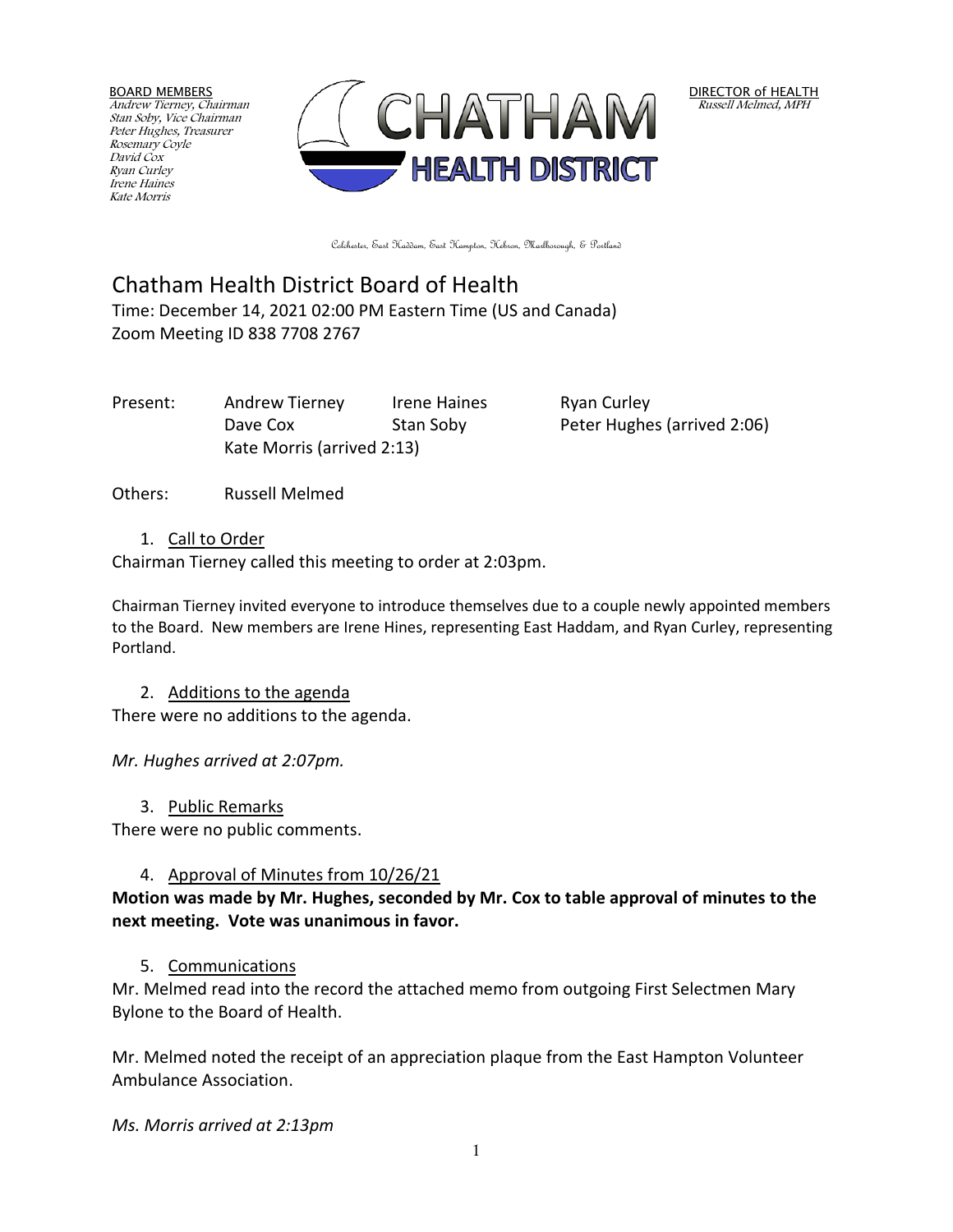6. Presentation of the FY2021 Audit-George Sinnamon, SPA, Sinnamon & Associates LLC George Sinnamon, Sinnamon & Associates, present the Board with the 2021 Fiscal Year Audit. Mr. Sinnamon highlighted on the following; grants are being tracked correctly, undesignated fund balance has gradually increased over the last 5 years, new designated fund balance was created for COVID-19 and Public Health Emergency Response, total funds year end \$589,832 (General Fund Unassigned \$421,768, Assigned \$14,100, Capital \$34,757, COVID-19 & Public Health Emergency Fund \$119,207).

## **Motion was made by Mr. Cox, seconded by Ms. Morris to accept the 2021 Fiscal Year Audit. Vote was unanimous in favor.**

## 7. Staff Presentation FDA/NACCHO Grant-Jaime Ellis

Jaime Ellis presented the Board with an overview of the FDA food standards and NEHA/FDA Flexible Funding Grants.

## 8. Director's Report and discussion

## a. COVID-19 Situational Awareness Update

Mr. Melmed stated that cases continue to increase. However, hospitalizations and fatalities are lower than they were one year ago. Clinics continue to be held throughout the District, with our staff and MRC volunteers and partnering with Griffin Health to provide Pfizer vaccinations to the under 18. There has been an increase in demand for boosters. Testing clinics are also still being held and we are probing other testing agencies and increasing sites.

## b. Environmental Health

Environmental Health land use is slowing down due to weather.

## c. Community Health

Mr. Melmed stated that most of the standard health education programs were suspended due to COVID. Chronic Disease and Diabetes Self-Management course are now being offered virtually. Mr. Melmed is hopeful to restart blood pressure clinics to the senior centers in the spring.

#### d. Staffing

Mr. Melmed stated that we are very fortunate to have six sanitarians (5 full/1 part-time), experienced and well versed. This equates to one sanitarian per town. This is very helpful in processing applications and moving projects along without delay.

We are applying for ELC 2 Grant funding and hiring two Contact Tracers with these funds.

Members of the Board expressed their gratitude for Mr. Melmed's leadership.

## 9. Old Business-Approval of minutes from 10/12/2021

**Tabled to the next meeting.**